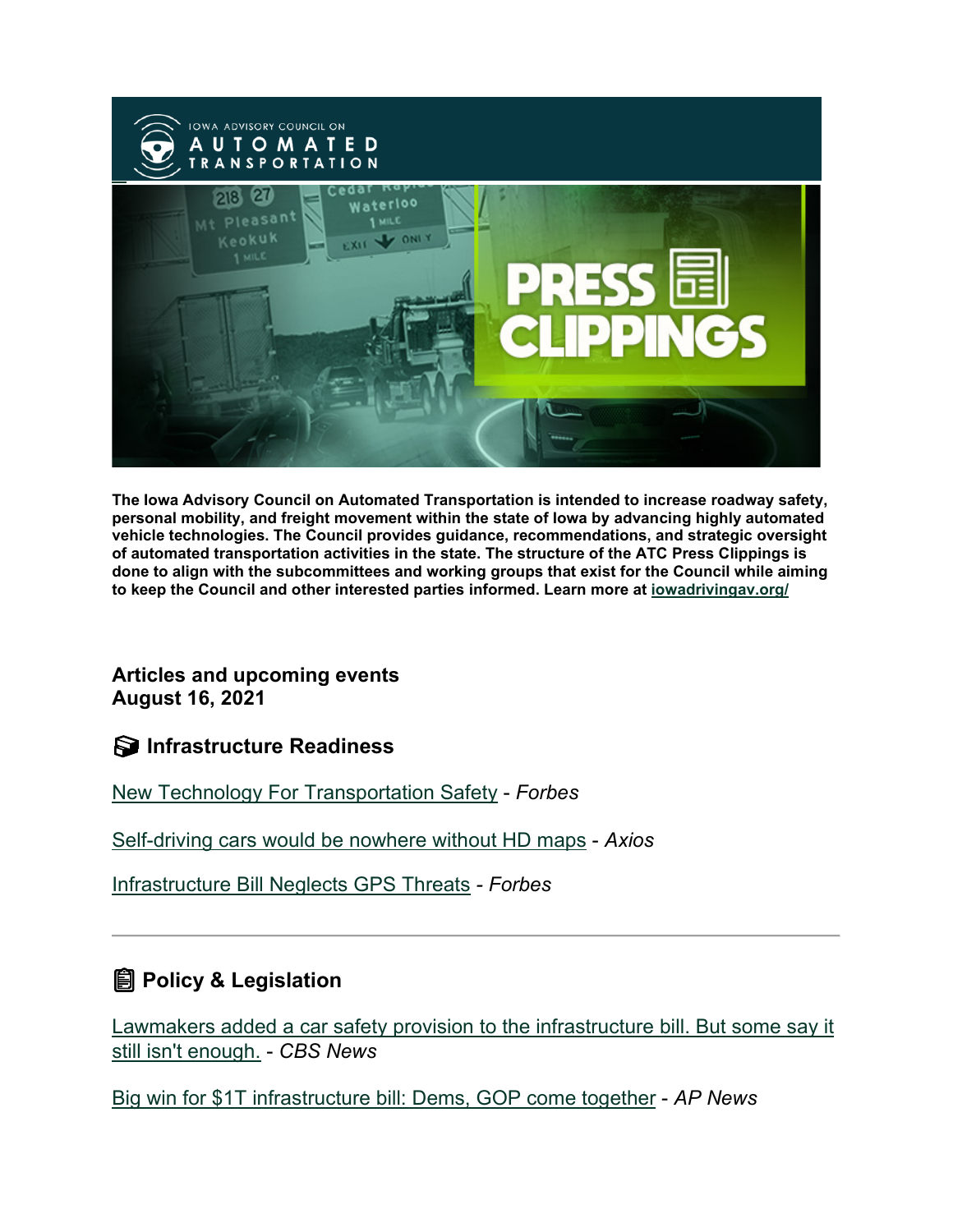[Five things you didn't know were in the infrastructure bill](https://www.cnn.com/2021/08/10/politics/five-surprising-items-in-the-infrastructure-bill/index.html?utm_medium=email&utm_source=govdelivery) *- CNN*

#### **ED Economic Development**

[Advanced Trucks Could Increase Driver Retention](https://www.fleetequipmentmag.com/advanced-trucks-drive-retention/?utm_medium=email&utm_source=govdelivery) - *Fleet Equipment*

[Industry Applauds Senate Passage of \\$1 Trillion Bill to Modernize US](https://www.ttnews.com/articles/industry-applauds-passage-1-trillion-bill-modernize-us-transportation?utm_medium=email&utm_source=govdelivery)  [Transportation](https://www.ttnews.com/articles/industry-applauds-passage-1-trillion-bill-modernize-us-transportation?utm_medium=email&utm_source=govdelivery) - *Transport Topics*

[Which Industries Stand to Gain From the \\$1.2T Infrastructure Bill—and Which](https://time.com/6089649/infrastructure-bill-industries-benefit/?utm_medium=email&utm_source=govdelivery)  [Stand to Lose](https://time.com/6089649/infrastructure-bill-industries-benefit/?utm_medium=email&utm_source=govdelivery) *- Time*

## **Public Safety & Enforcement**

[Argo AI can now offer the public rides in its autonomous vehicles in](https://techcrunch.com/2021/07/30/argo-ai-can-now-offer-the-public-rides-in-its-autonomous-vehicles-in-california/?utm_medium=email&utm_source=govdelivery)  [California](https://techcrunch.com/2021/07/30/argo-ai-can-now-offer-the-public-rides-in-its-autonomous-vehicles-in-california/?utm_medium=email&utm_source=govdelivery) - *Tech Crunch*

[U.S. Senate bill seeks to require anti-drunk driving vehicle tech](https://www.reuters.com/world/us/us-senate-bill-seeks-require-anti-drunk-driving-vehicle-tech-2021-08-02/?utm_medium=email&utm_source=govdelivery) - *Reuters*

[DOT moves to regulate self-driving car tests on NYC streets](https://nypost.com/2021/08/03/dot-moves-to-allow-self-driving-car-tests-on-nyc-streets/?utm_medium=email&utm_source=govdelivery) *- New York Post*

### **Research, Development, Testing & Evaluation**

[Algorithm Could Improve How Self-Driving Cars Take on Narrow Streets](https://www.route-fifty.com/tech-data/2021/07/algorithm-could-improve-how-self-driving-cars-take-narrow-streets/184169/?utm_medium=email&utm_source=govdelivery) - *Route Fifty*

[Improved In-vehicle Lane Departure Warning System Approaches Commercial](https://mntransportationresearch.org/2021/08/03/improved-in-vehicle-lane-departure-warning-system-approaches-commercial-use/?utm_medium=email&utm_source=govdelivery)  [Use](https://mntransportationresearch.org/2021/08/03/improved-in-vehicle-lane-departure-warning-system-approaches-commercial-use/?utm_medium=email&utm_source=govdelivery) - *MN DOT's Crossroads*

[Chattanooga's 'Smart Corridor+' to feed researchers street-level data](https://statescoop.com/chattanooga-stream-public-video-data-feeds-smart-corridor/?utm_medium=email&utm_source=govdelivery) *- State Scoop*

[Colorado Pilot Integrates AV Shuttles Into Transit Ecosystem](https://www.govtech.com/fs/colorado-pilot-integrates-av-shuttles-into-transit-ecosystem?utm_medium=email&utm_source=govdelivery) *- Government Technology*